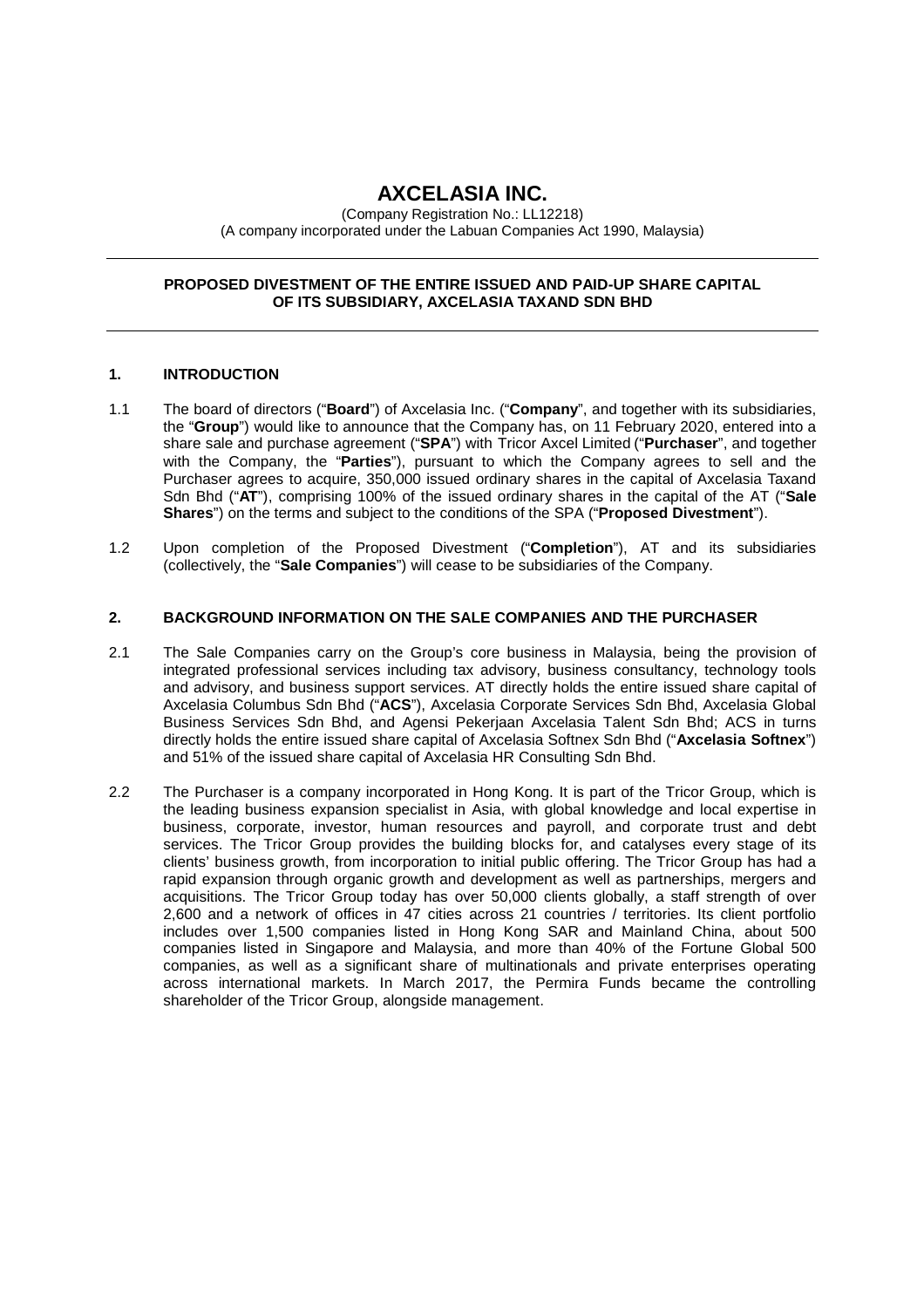### **3. SALIENT TERMS OF THE SPA**

#### 3.1 Purchase Price

The purchase price for the sale and purchase of the Sale Shares is RM69,700,000 ("**Purchase Price**"), arrived at on a willing-seller, willing-buyer basis taking into account, *inter alia*, track record (including earnings and profitability) and goodwill associated with the Sale Companies.

As reference, the Company had commissioned GEP Associates to perform a business valuation on the Sale Companies. Based on the valuation report dated 16 January 2020 ("**Valuation Report**"), the valuation of the Sale Companies based on earnings method of valuation is RM67,814,600 ("**Valuation**").

3.2 Satisfaction of Purchase Price

The Purchase Price shall be paid or satisfied as follows:

- (a) the amount of RM2,909,048 minus any Collected Aged Receivables (as defined below) ("**Retention Amount**") shall be retained by the Purchaser and shall be paid to the Company in cash as follows:
	- (i) from the date of Completion ("**Completion Date**") and up to the date falling eight (8) months after the date of the SPA, upon any Aged Receivables (as defined below) being received by the Sale Companies, the Purchaser shall, as soon as reasonably practicable and in any event within 15 business days of the Aged Receivables being received, pay to the Company such part of the Retention Amount as is equal to the amount of the Aged Receivables received or, if the Retention Amount is lower than the amount of Aged Receivables received, the full amount of the Retention Amount; and
	- (ii) after the date falling eight (8) months after the date of the SPA, the Purchaser shall be entitled to retain the remaining balance of the Retention Amount (if any) after the sums due to the Company under Paragraph  $3.2(a)(i)$  above have been paid (less any applicable bank charges); and
- (b) the remainder of the Purchase Price (after deducting the Retention Amount) shall be paid to the Company in cash on Completion by way of bank transfer to the bank account of the Company.

For the purposes of this Paragraph, "**Aged Receivables**" means RM2,909,048, which represents accounts receivable of the Sale Companies which have been outstanding for 120 days or more as at 31 December 2019, and **"Collected Aged Receivables**" means such amount of the Aged Receivables received by the relevant Sale Companies after 1 January 2020 and up to (but excluding) the Completion Date, as notified in writing by the Company to the Purchaser together with the relevant supporting documents evidencing the receipt by the Sale Companies.

#### 3.3 Conditions Precedent

 Completion of the sale and purchase of the Sale Shares is conditional upon the fulfilment, or waiver, as the case may be, of the following conditions ("**Conditions**"):

- (a) the passing of a resolution by the shareholders of the Company ("**Shareholders**") approving the transactions contemplated by the SPA at a duly convened Shareholders' meeting;
- (b) the notification to the Malaysia Digital Economy Corporation of the sale of the Sale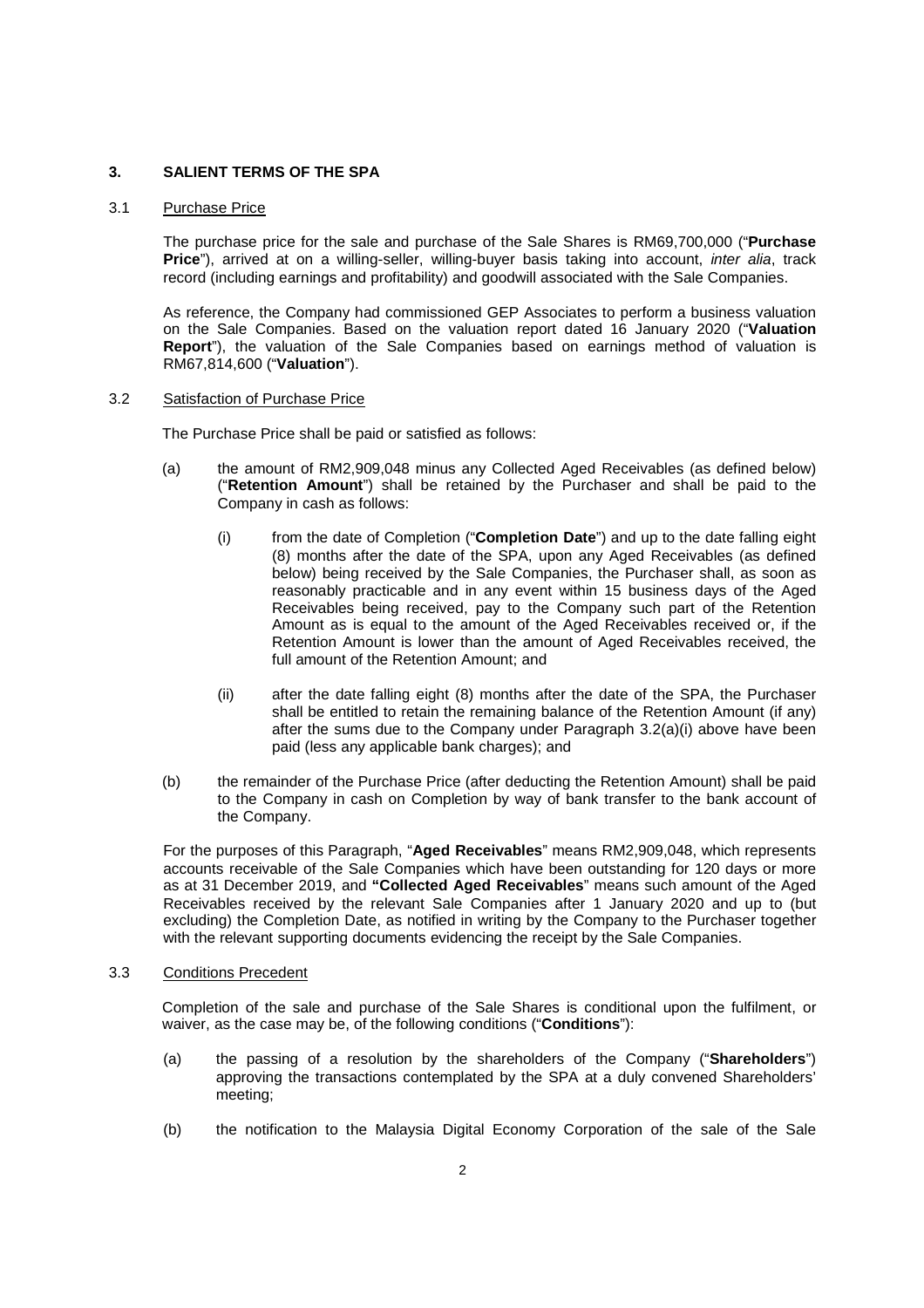Shares under the SPA having been made by the Company and/or the relevant Sale Companies, in accordance with the conditions of grant of the MSC Malaysia status granted to Axcelasia Softnex;

- (c) the Sale Companies having a minimum working capital of RM7,270,000 as at 31 December 2019;
- (d) save as disclosed in a disclosure letter disclosing information and/or documents constituting exceptions to the Company's warranties and representations in the SPA ("**Warranties**") and the SPA, the Company's Warranties being and remaining true, accurate and not misleading in all respects as at the date of the SPA and as at Completion; and
- (e) the execution and performance of the SPA by the Parties not being prohibited by any law, statute, order, directive or regulation promulgated by any legislative, executive or regulatory body or authority having jurisdiction over the matter.

To the extent legally permissible, the Purchaser may at any time agree in writing to waive in whole or in part and conditionally or unconditionally the Conditions set out in Paragraphs 3.3 (b) to (d) above.

If the Conditions are not satisfied or (as the case may be) waived on or before the date falling eight (8) weeks from the date of the SPA or such later date as the Parties may mutually agree in writing, the SPA (other than certain surviving provisions) shall terminate and neither Party shall have any claim against the other under it, save for any rights or liabilities accruing prior to such termination.

#### 3.4 Permitted Dividend

Prior to Completion, the Parties have agreed that a permitted dividend of an aggregate amount in cash of RM11,495,749 ("**Permitted Dividend**") shall be declared by the Sale Companies and paid to the Company.

# 3.5 Completion

Completion shall take place on the  $10<sup>th</sup>$  business day following notification of the satisfaction or waiver of the last Condition, or at such other date as may be agreed in writing between the Parties. Neither Party shall be obliged to complete the sale and purchase of any of the Sale Shares unless the sale and purchase of all the Sale Shares is completed concurrently.

#### 3.6 Representations, Warranties, Indemnities and Undertakings

Pursuant to the SPA, the Company and the Purchaser have furnished representations and warranties typical for transactions of a similar nature. The Company has additionally furnished certain pre-Completion undertakings in relation to, amongst others, the carrying on of the business of the Sale Companies in the ordinary course. In addition, the Company agreed to indemnify the Purchaser in full against losses incurred by the Purchaser arising out of or in connection with, amongst others, revocation of MSC Malaysia status granted to Axcelasia Softnex, revocation of and/or any non-compliance of the terms and conditions of the general exemption by Bank Negara Malaysia relating to "General Permission Under the Exchange Control Act 1953", non-compliance by any Sale Company with certain provisions of the Personal Data Protection Act 2010 (Act 709) of Malaysia, and certain taxation liability, including the failure to remit withholding taxes on payments paid by the Sale Companies to non-residents.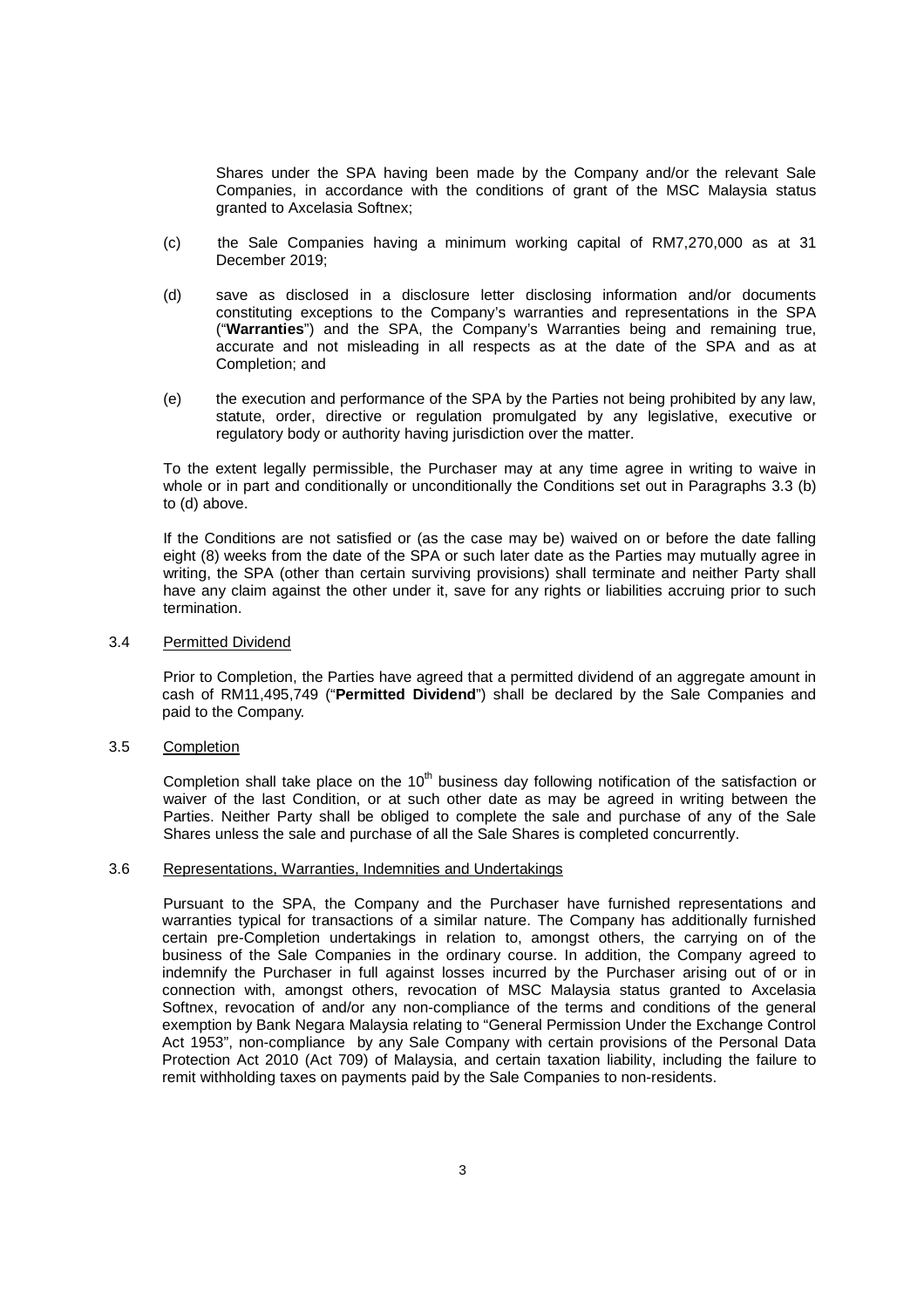### 3.7 Post-Completion Obligations

Pursuant to the SPA, the Company has agreed to undertake certain obligations post-Completion, some of which are set out below:

- (a) Axcelasia Group Names
	- (i) Subject to Paragraph 3.7(a)(ii) below and save as required by law (including the listing rules of the SGX-ST), the Company shall not, and shall procure that none of its affiliates shall, after Completion, use in any way whatsoever the trading name and trade mark "Axcelasia", save that Axcelasia Lao Co., Ltd. ("**Axcelasia Lao**") and Axcelasia Vietnam Co., Ltd. ("**Axcelasia Vietnam**") shall be entitled to use and retain the reference to "Axcelasia" in its name up to the date falling three (3) months after the date of Completion.
	- (ii) Notwithstanding Paragraph 3.7(a)(i) above, the Company shall, as promptly as practicable following Completion, but in no event later than:
		- (1) 30 June 2020, undertake and complete all necessary steps to change the name of the Company and its affiliates (save for Axcelasia Vietnam and Axcelasia Lao) to one which does not contain reference to "Axcelasia" or any part thereof; and
		- (2) the date falling three (3) months after the date of Completion, undertake and complete all necessary steps to change the name of Axcelasia Lao and Axcelasia Vietnam to one which does not contain reference to "Axcelasia" or any part thereof.
- (b) Restrictions on the Company
	- (i) Subject to Paragraph 3.7(b)(ii) below, the Company undertakes with the Purchaser that it shall not, and shall procure that its affiliates and its and their directors (save for Ms. Ong Su Faye, Mr. Tan See Yin, Datin Isharidah Binti Ishak and Ms. Lee Pih Peng) shall not, directly or indirectly, from the date of the SPA and up to eight (8) months after the date of the SPA:
		- (1) be engaged in or be economically interested in any business in Malaysia which is of the same or similar type to the business of the Sale Companies and which is in competition with the business of the Sale Companies as now carried on ("**Restricted Business**");
		- (2) canvass or solicit the custom of any person who has within two (2) years prior to the Completion Date been a client in relation to the business of the Sale Companies; and/or
		- (3) induce or seek to induce the Chief Executive Officer or any key management employee, in each case of the Sale Companies to become employed whether as employee, consultant or otherwise by the Company or any of its affiliates, provided that the Company or any of its affiliates shall not be prohibited from employing any such person who responds to a general solicitation for employment contained in a newspaper or other periodical or websites.
	- (ii) The restrictions set out under Paragraph 3.7(b)(i) above shall not operate to prohibit: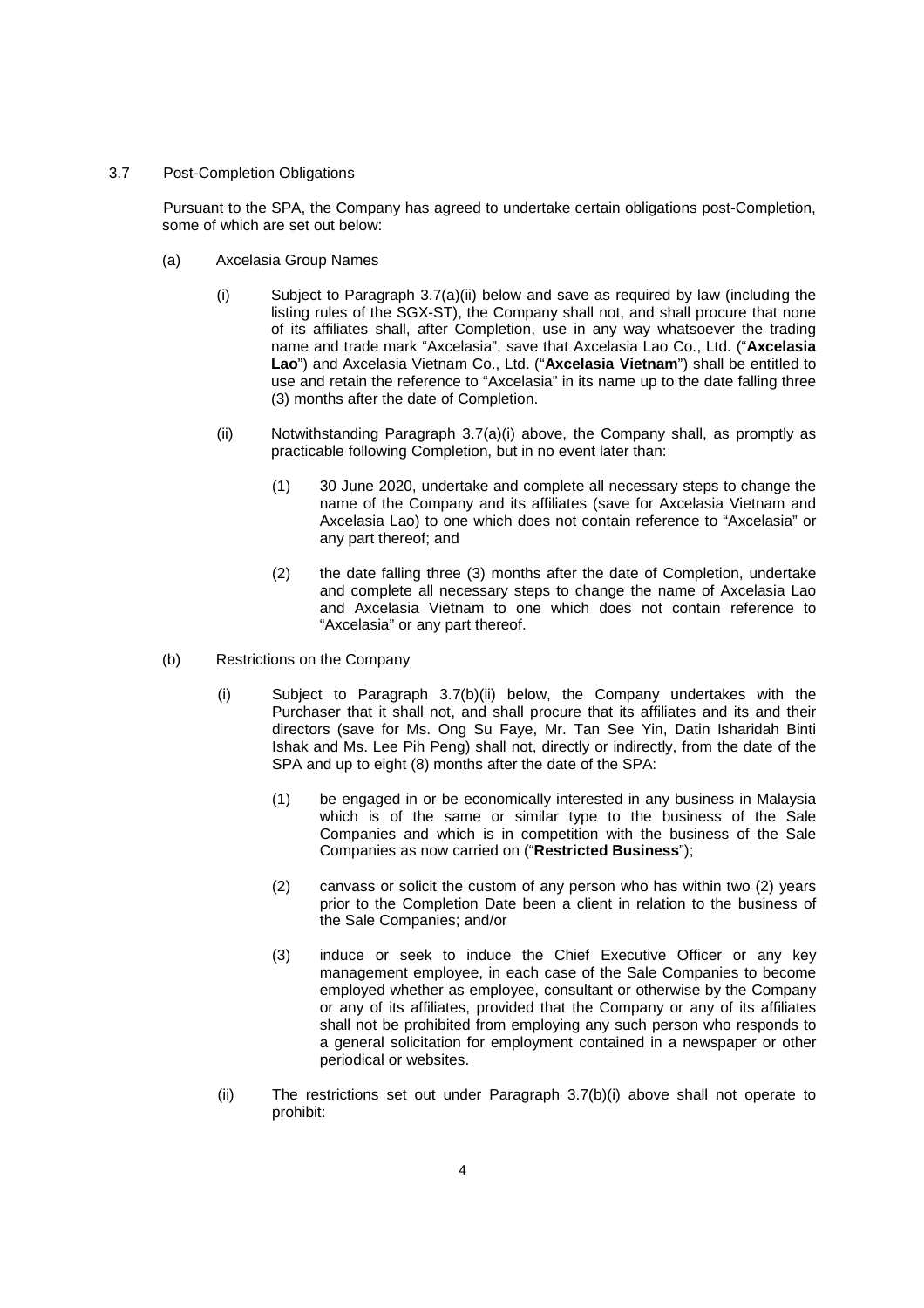- (1) the Company or any of its affiliates and their directors from holding or being interested in less than 5% of the issued share capital of any publicly traded and listed company that engages in the Restricted Business;
- (2) the Company or any of its affiliates from owning, holding or operating any other business, products or services that as of the Completion Date are owned, held or operated by any of the Company's other businesses;
- (3) the Company or any of its affiliates from carrying on or being engaged in or being economically interested in the Restricted Business outside Malaysia; or
- (4) the Company or any of its affiliates from carrying on or being engaged in or being economically interested in the Restricted Business after such time as the Purchaser ceases to carry on or be engaged in or economically interested in the business carried on by the Sale Companies.
- (c) Assignment of Trade Mark

Under the SPA, the Company has also agreed to perform (or procure the performance of) all further acts and things, and execute and deliver (or procure the execution and delivery of) such further documents, as may be required by law or as may be necessary to transfer and assign all of its right, title and interest in and to the rights in the "AXCELASIA" trade mark to the Purchaser (or such other entity as may be designated by the Purchaser), free from all encumbrances.

- 3.8 Limitation of Company's Liability
	- (a) Time Limitation for Claims
		- (i) Notwithstanding any other provision to the contrary in the SPA but subject to Paragraph 3.8(a)(iii) below, the Company shall not be liable under the SPA for breach of any Warranty, indemnity, leakages of value in the Sale Companies between 31 December 2019 to Completion ("**Leakages**"), or the SPA, and/or any claim in tort or common law unless:
			- (1) a notice of the claim is given by the Purchaser to the Company within eight (8) months from the date of the SPA; and
			- (2) proceedings are initiated by the Purchaser within one (1) month from the date of the Purchaser's receipt of the Company's response to the Purchaser's notice of claim (pursuant to Paragraph 3.8(a)(ii) below).
		- (ii) Without prejudice to Paragraph 3.8(a)(i) above, the Company agrees to respond in writing to the Purchaser's notice of claim as soon as reasonably practicable but in any event within seven (7) days from the date of notice of the Purchaser's claim.
		- (iii) The Parties further agreed that the time limitations set out under Paragraph 3.8(a)(i) above shall not apply to any claims in respect of breach of confidentiality obligations under the SPA, which contains the time limitation applicable to it, being from the date of the SPA up to the later of:
			- (1) eight (8) months after the date of the SPA; and
			- (2) the date on which the Undertaking Shareholders (as defined in Paragraph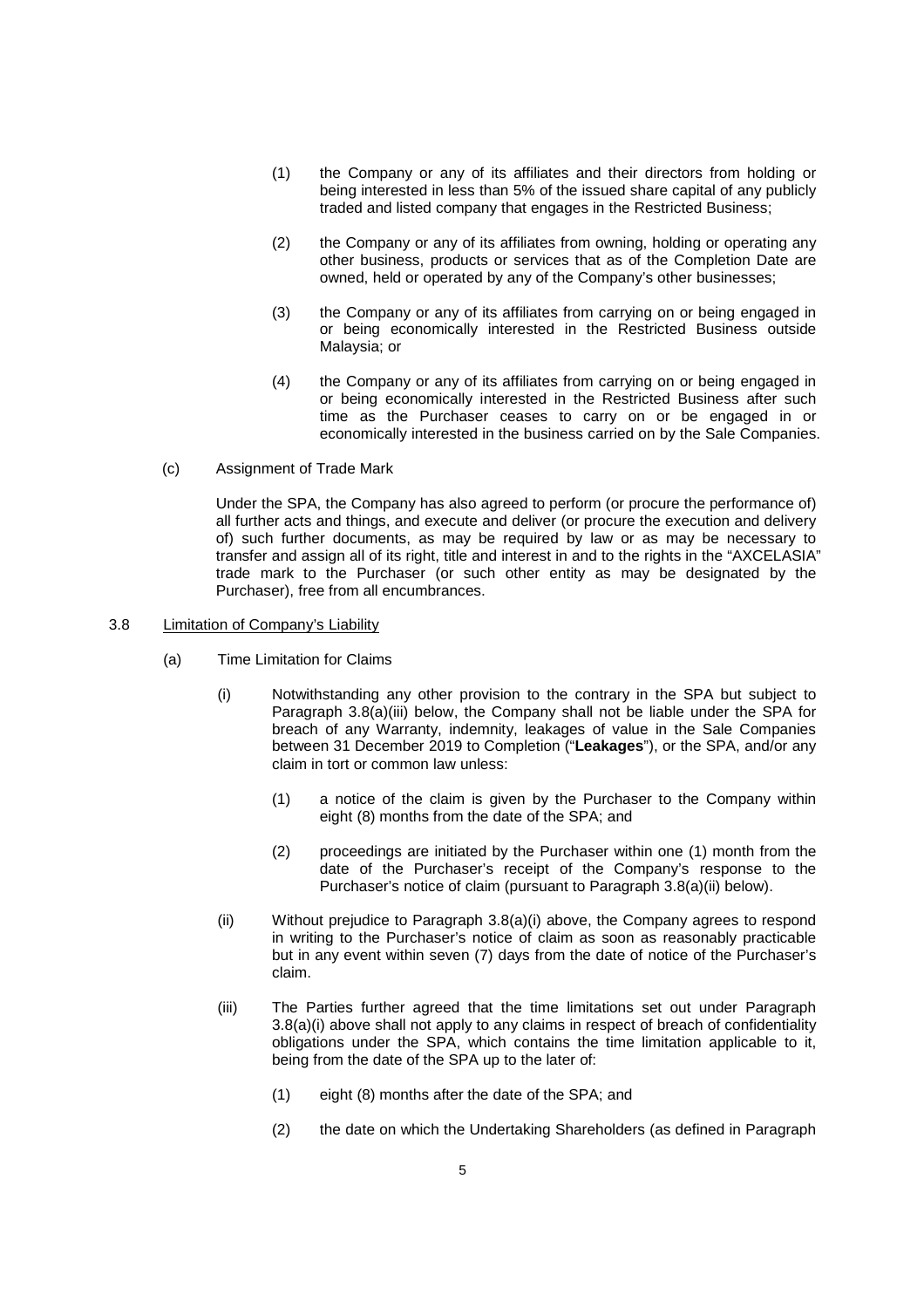7) are no longer directors of, and no longer hold shares (or any other security giving rise to a right, or an interest, under any option, agreement or other arrangement (including conversion rights and rights of preemption) following the exercise of any such right) representing collectively 15% or more of shares in the capital of, the Company.

#### (b) Minimum Claims

Notwithstanding any other provision to the contrary in the SPA (save in respect of claims for Leakages), the Company shall not be liable under the SPA for breach of any Warranties, indemnities, or the SPA and/or any claim in tort or common law (but excluding, for the avoidance of doubt, any claim for Leakages) in respect of any individual claim (or a series of claims arising from substantially identical facts or circumstances) where the liability agreed or determined (disregarding the provisions of this Paragraph 3.8(b)) in respect of any such claim or series of claims does not exceed:

- (i) in the case of a claim for any breach of any Warranties or the SPA, and/or any claim in tort or common law, RM100,000; and
- (ii) in the case of a claim for any indemnities, RM30,000,

and where the liability agreed or determined in respect of any such claim or series of claims exceeds the relevant minimum amount, subject to Paragraph 3.8(c) below, the Company shall be liable to the Purchaser for the entire amount of any such claim or series of claims and not merely the amount of the excess.

- (c) Maximum Liability
	- (i) Notwithstanding any other provision to the contrary in the SPA but subject to Paragraph 3.8(c)(ii), the aggregate liability of the Company shall:
		- (1) for all claims howsoever arising (including where such claim arises or is increased as a result of a Fraudulent Action (as defined below)) in respect of (i) Warranties which are agreed to constitute fundamental warranties, including warranties as to the authority and capacity of the Company to enter into the SPA, the Company's title to the Sale Shares, the preparation of the management accounts in accordance with the accounting principles, standards and practices generally accepted in Malaysia, and the non-involvement in litigations and insolvency proceedings ("Fundamental Warranties"), (ii) any Leakages, (iii) indemnities given by the Company and/or (iv) claims arising from the breach of certain pre-Completion and post-Completion obligations under the SPA and confidentiality obligations, not exceed an amount equal to 100% of the Purchase Price in aggregate; and
		- (2) for all other claims howsoever arising under the SPA (including any claim in respect of the Warranties (other than the Fundamental Warranties)) or any claims in tort or common law (other than the claims referred to in Paragraph 3.8(c)(i)(1) above), not exceed an amount equal to:
			- (A) 30% of the Purchase Price in aggregate; or
			- (B) where such claim arises or is increased as a result of a Fraudulent Action, 100% of the Purchase Price in aggregate.

For the purposes of this Paragraph, "**Fraudulent Action**" means any of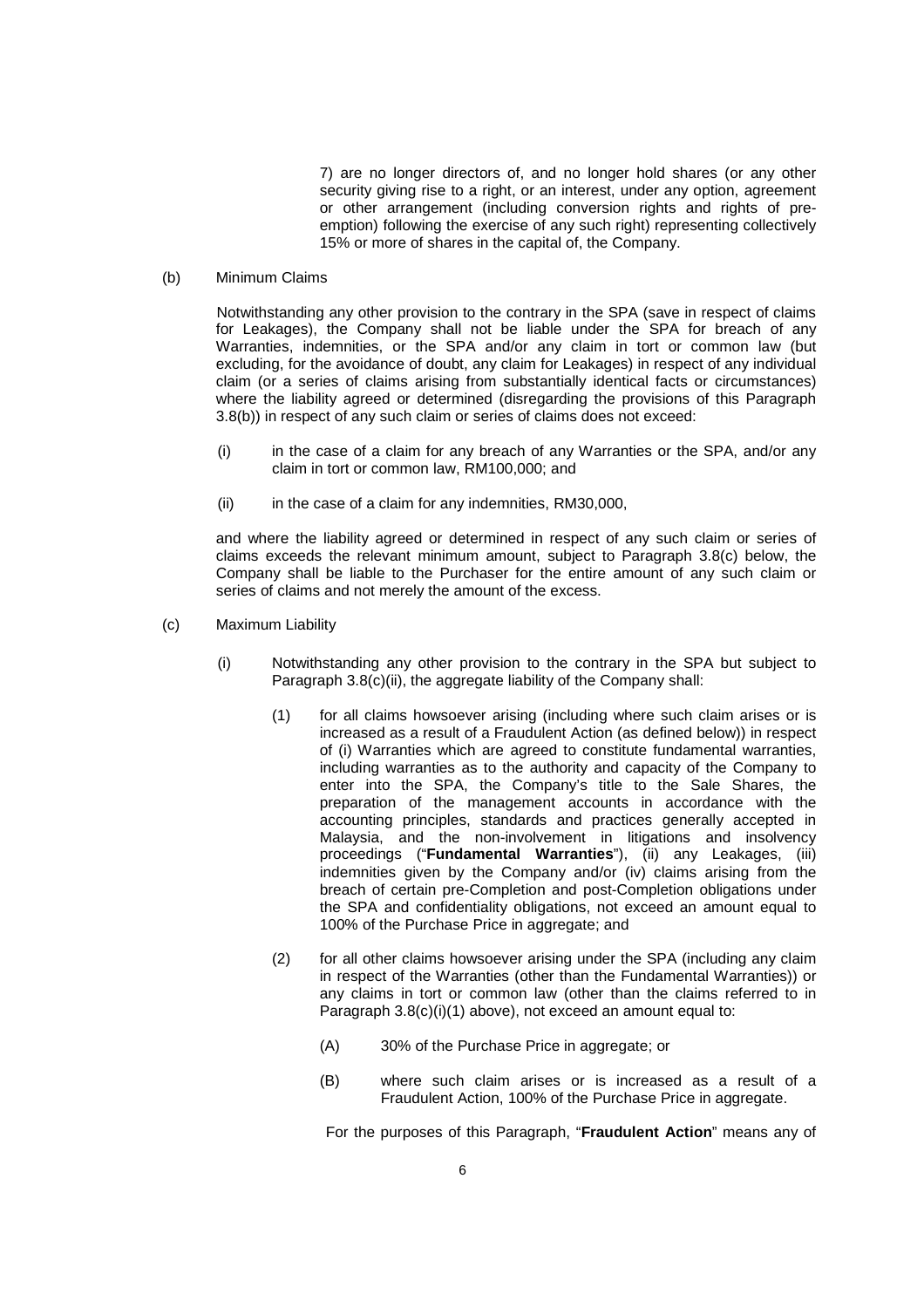the following:

- (1) fraud or wilful concealment by the Company or any of its directors or key management employees; and
- (2) wilful misconduct by the Company or any of its directors.
- (ii) The Parties also agreed that the maximum liability of the Company for claims under Paragraphs 3.8(c)(i)(1) and 3.8(c)(i)(2) shall not exceed an amount equal to 100% of the Purchase Price in aggregate.

# 3.9 Termination by the Purchaser

Without prejudice to all other rights or remedies available to it, including the right to claim damages (provided that the Purchaser shall not be entitled to claim damages against the Company for any event beyond the Company's control), the Purchaser shall be entitled, prior to Completion, by notice in writing to the Company to terminate the SPA (other than certain surviving provisions) with immediate effect, if the Company fails to remedy a breach of the nature below within ten (10) business days of receiving notice from the Purchaser requiring the Company to do so, in the event that:

- (a) the Company is in material breach of any of its pre-Completion obligations as set out in the SPA;
- (b) at any time prior to Completion, the Company is in breach of any Warranty; or
- (c) an injunction (interim or otherwise) is granted in respect of the Company, any Sale Company, or the Purchaser, or any law is enacted, gazetted or passed, which would prohibit, restrict or delay (i) the Company or the Purchaser from entering into or performing their obligations under the SPA; or (ii) the implementation of the transactions contemplated by the SPA.

# 3.10 Termination by the Company

Without prejudice to all other rights or remedies available to it, including the right to claim damages (provided that the Company shall not be entitled to claim damages against the Purchaser for any event beyond the Purchaser's control), the Company shall be entitled, prior to Completion, by notice in writing to the Purchaser to terminate the SPA (other than certain surviving provisions) with immediate effect, if the Purchaser fails to remedy a breach of the nature below within ten (10) business days of receiving notice from the Company requiring the Purchaser to do so, in the event that:

- (a) the Purchaser is in material breach of any of its obligations under the SPA;
- (b) at any time prior to Completion, the Purchaser is in breach of any of its warranties under the SPA; or
- (c) an injunction (interim or otherwise) is granted in respect of the Company or the Purchaser, or any law is enacted, gazetted or passed, which would prohibit, restrict or delay (i) the Purchaser or the Company from entering into or performing its obligations under the SPA; or (ii) the implementation of the transactions contemplated by the SPA.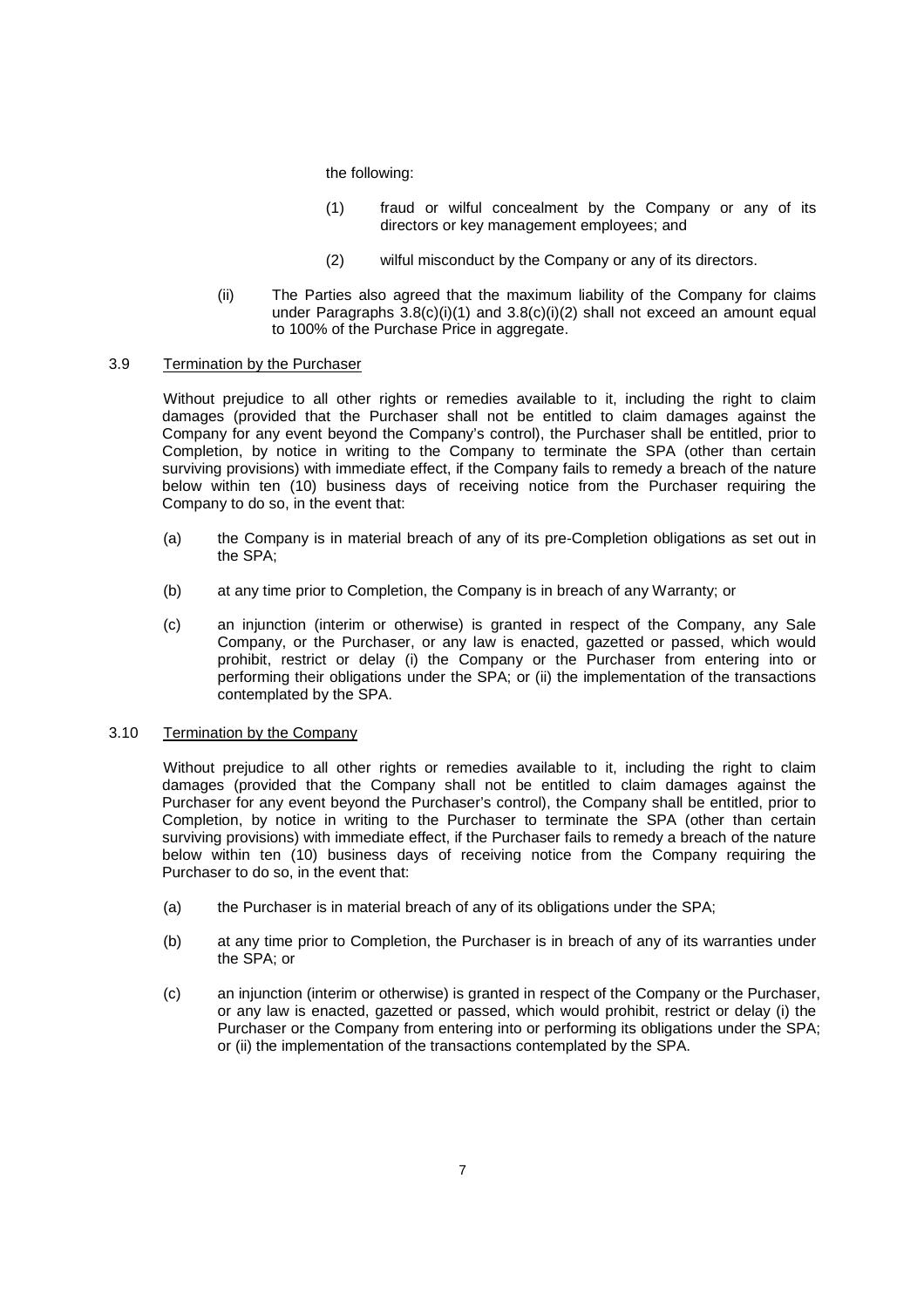# **4. RATIONALE FOR THE PROPOSED DIVESTMENT AND USE OF PROCEEDS**

- 4.1 The Board is of the view that the Proposed Divestment is in the best interests of the Company and its Shareholders after considering several factors including the Purchase Price, Permitted Dividends, Valuation and the current market capitalisation of the Company, and will facilitate to unlock shareholders' value.
- 4.2 Following Completion, the Group will consist of the Company and its remaining subsidiaries, namely, (a) Axcelasia Singapore Pte Ltd, (b) Axcelasia Lao, (c) Axcelasia Vietnam, and (d) Audex Governance Sdn Bhd ("**Audex Governance**"). Historically, the remaining subsidiaries have not contributed significantly to the Group's revenue and the Board is considering various options available to the Company after Completion which the Company will update Shareholders on in due course.
- 4.3 The Board may also consider distributing the proceeds from the Proposed Divestment to Shareholders by way of dividend after assessing the cash flow needs of the Company, taking into account the proposed future plans for the Company. The Board wishes to emphasise that no decision on the amount and timing of distribution has been decided and Shareholders will be informed in due course once a definitive decision has been made.

# **5. DISCLOSURE UNDER CATALIST RULE 1006**

#### Major Transaction

As the Proposed Divestment amounts to a major transaction, as defined under Chapter 10 of the Listing Manual Section B: Rules of Catalist ("**Catalist Rules**"), specific approval of the Shareholders is required.

The relative figures for the Proposed Divestment, computed on the bases set out in Rule 1006 of the Catalist Rules, are as follows:

| Rule<br>1006 | <b>Bases</b>                                                                                                                                                                                                                                                   | <b>Relative Figures</b><br>$(\% )$ |
|--------------|----------------------------------------------------------------------------------------------------------------------------------------------------------------------------------------------------------------------------------------------------------------|------------------------------------|
| (a)          | Net asset value of the Sale Companies to be disposed of,<br>compared with the Group's net asset value <sup>(1)</sup>                                                                                                                                           | 49                                 |
| (b)          | Net profits attributable to the Sale Companies to be disposed<br>of, compared with the Group's net profits <sup>(2)</sup>                                                                                                                                      | 249                                |
| (c)          | Aggregate value of the consideration received, compared with<br>the Company's market capitalisation based on the total<br>number of issued shares excluding treasury shares <sup>(3)</sup>                                                                     | 290                                |
| (d)          | Number of equity shares issued by the Company as<br>consideration for an acquisition, compared with the number of<br>equity shares previously in issue                                                                                                         | Not applicable                     |
| (e)          | Aggregate volume or amount of proved and probable reserves<br>to be disposed of, compared with the aggregate of the Group's<br>proved and probable reserves (only applicable to a disposal of<br>mineral, oil or gas assets by a mineral, oil and gas company) | Not applicable                     |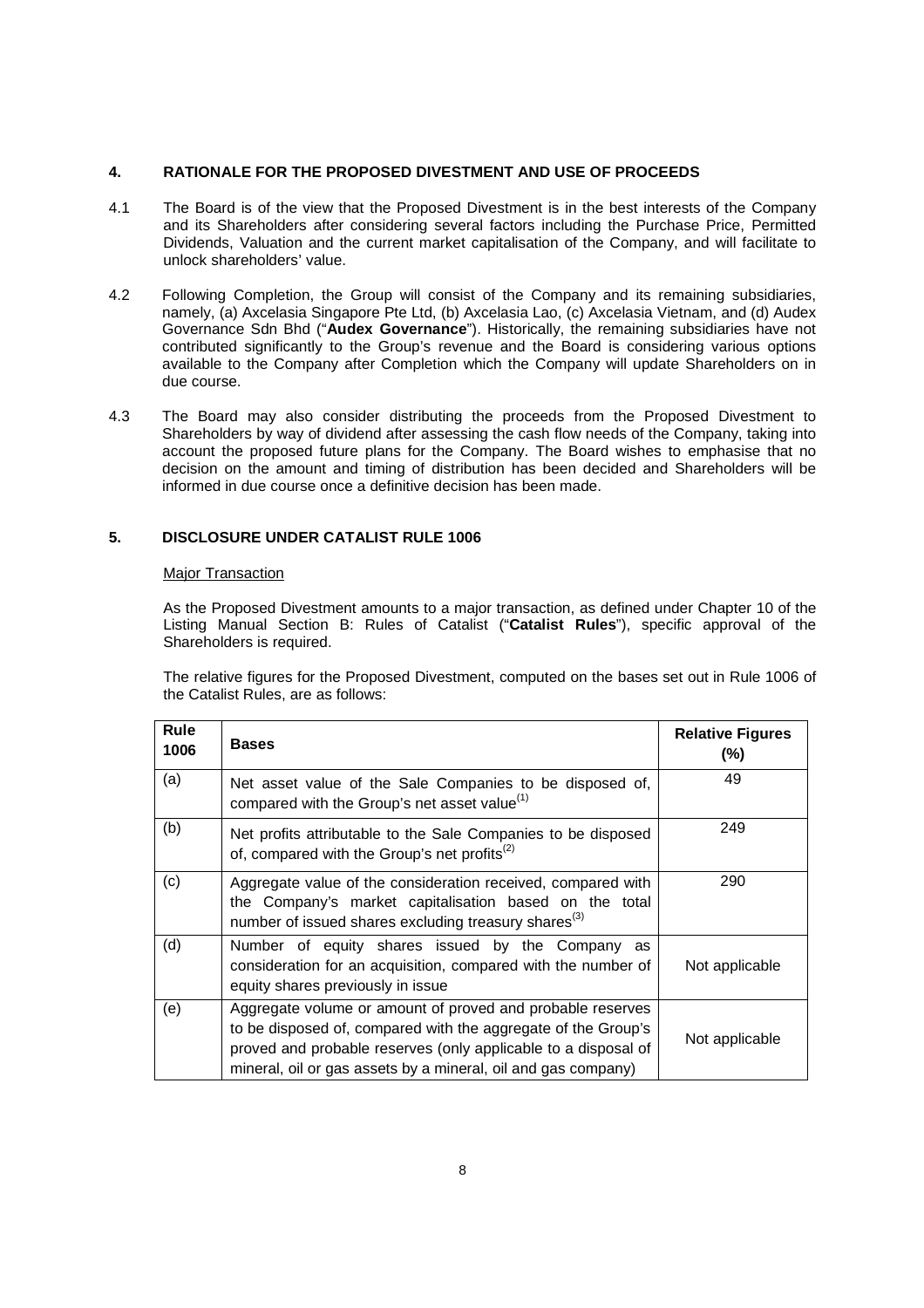Notes:

- (1) Based on the net asset value of the Sale Companies and the Group of RM15,589,886 and RM31,967,533 respectively as at 30 June 2019.
- (2) Based on the profits before income tax and non-controlling interests of the Sale Companies and the Group of RM1,760,253 and RM705,700 respectively for the six (6) months ended 30 June 2019.
- (3) Based on the market capitalisation of S\$8.02 million (approximately RM24.05 million based on exchange rate of S\$1:RM3) and the Purchase Price of RM69.7 million. The market capitalisation is based on 160,310,300 Shares in issue excluding treasury shares and the volume weighted average price of the Shares of S\$0.05, on 7 February 2020, being the last market day preceding the date of the SPA where trades were recorded.

#### **6. FINANCIAL EFFECTS OF THE PROPOSED DIVESTMENT**

# 6.1 General

The Group's most recently completed financial year is the financial year ended 31 December 2019 ("**FY2019**"). However, as at the date of this announcement, the Company has not announced its results for FY2019. As such, the computation of net tangible assets ("**NTA**") per Share and earnings per Share ("**EPS**") is based on the latest audited consolidated financial statements of the Group for the financial year ended 31 December 2018. The financial effects are purely for illustrative purposes and may not reflect the actual effects of the Proposed Divestment on the Group.

### 6.2 NTA per Share

Assuming that the Proposed Divestment had been completed on 31 December 2018, the illustrative effects of the Proposed Divestment on the consolidated NTA per Share are set out below:

|                                              | <b>Before the</b><br><b>Proposed Divestment</b> | After the<br><b>Proposed Divestment</b> |
|----------------------------------------------|-------------------------------------------------|-----------------------------------------|
| <b>Consolidated NTA (RM)</b>                 | 29,467,530                                      | $93,729,893^{(1)}$                      |
| No. of Shares<br>(excluding treasury shares) | 160,320,000                                     | 160,320,000                             |
| <b>Consolidated NTA per Share</b><br>(sen)   | 18.38                                           | 58.46                                   |

Note:

(1) The computation of the illustrative consolidated NTA after the Proposed Divestment takes into account the proceeds from the Proposed Divestment and the Permitted Dividend.

#### 6.3 EPS

Assuming that the Proposed Divestment had been completed on 1 January 2018, the illustrative effects of the Proposed Divestment on the EPS are set out below: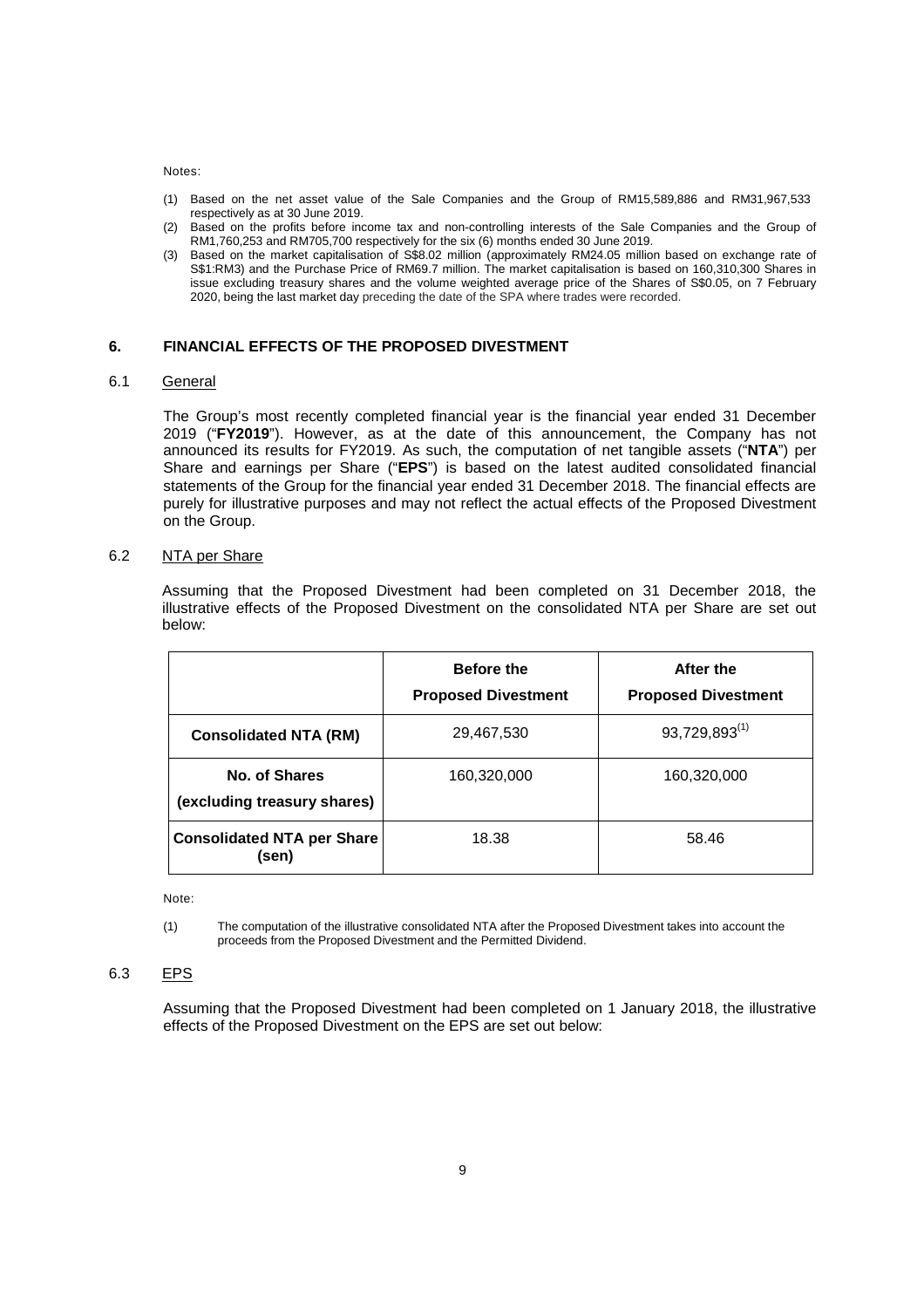|                                                            | <b>Before the</b><br><b>Proposed Divestment</b> | After the<br><b>Proposed Divestment</b> |
|------------------------------------------------------------|-------------------------------------------------|-----------------------------------------|
| <b>Profits attributable to</b><br><b>Shareholders (RM)</b> | 1,606,243                                       | 71,642,338 <sup>(1)</sup>               |
| No. of Shares<br>(excluding treasury shares)               | 160,320,000                                     | 160,320,000                             |
| <b>Consolidated EPS (sen)</b>                              | 1.00                                            | 44.69                                   |

Note:

- (1) The computation of the illustrative profit attributable to Shareholders after the Proposed Divestment takes into account the proceeds from the Proposed Divestment and the Permitted Dividend.
- 6.4 The Company expects to record a gain from the Proposed Divestment (being the excess of proceeds from the Proposed Divestment over the book value of the Sale Companies) of RM64,868,680, and aggregate returns of RM74,234,429 (after taking into account the Permitted Dividends).

# **7. IRREVOCABLE UNDERTAKINGS**

Dr. Veerinderjeet Singh (non-executive chairman of the Company), Dato' Tang Swee Guan (Deputy Executive Chairman and executive director of the Company), and Mr. Ranjit Singh (Group Chief Executive Officer and executive director of the Company) (collectively, the "**Undertaking Shareholders**"), have furnished undertakings dated 11 February 2020 ("**Irrevocable Undertaking**") to the Purchaser in respect of an aggregate of 102,904,160 shares in the capital of the Company held by them ("**Undertaking Shares**") pursuant to which they irrevocably undertake to the Purchaser that, amongst others, they will vote all their Undertaking Shares (representing 64.19% of the total issued shares in the capital of the Company (excluding treasury shares)) in favour of any resolution to approve the Proposed Divestment at any general meeting of the Company held to approve the Proposed Divestment.

# **8. INTERESTS OF DIRECTORS AND CONTROLLING SHAREHOLDERS**

Save as disclosed in this announcement, none of the directors or the controlling shareholders of the Company has any interest, direct or indirect, in the Proposed Divestment, other than through their respective shareholdings in the Company (if any).

# **9. SERVICE AGREEMENTS**

- 9.1 No person is proposed to be appointed as a director of the Company in connection with the Proposed Divestment. Accordingly, no service contract is proposed to be entered into between the Company and any such person in connection with the Proposed Divestment.
- 9.2 For completeness of disclosure, as one of the Completion deliverables, management service agreements will be entered into between the relevant Sale Company and certain key management employees, which excludes any of the directors of the Company.